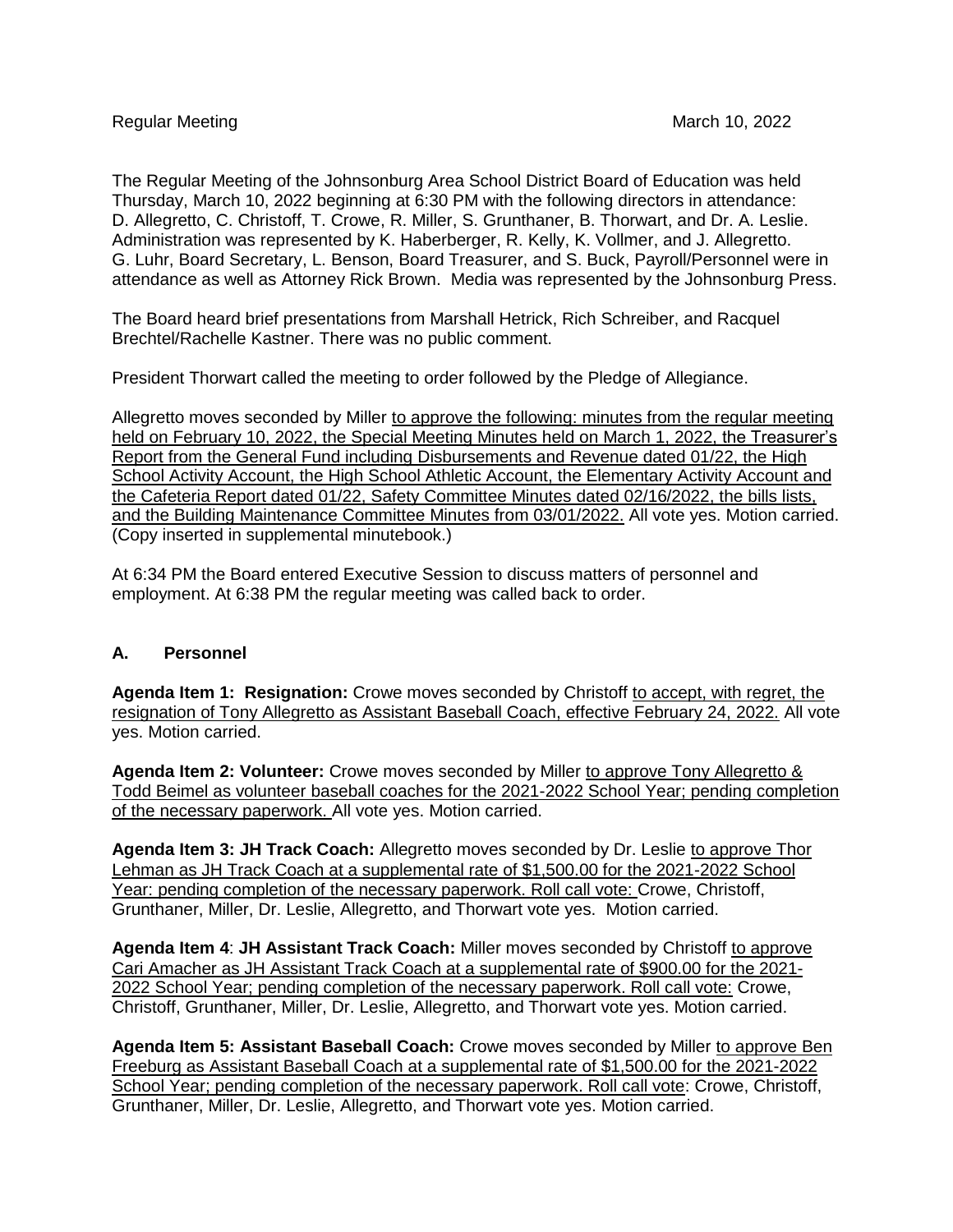**Agenda Item 6: Assistant Baseball Coach:** Crowe moves seconded by Miller to approve Rob Hoffman as Assistant Baseball Coach at a supplemental rate of \$1,500.00 for the 2021-2022 School Year; pending completion of the necessary paperwork. Roll call vote: Crowe, Christoff, Grunthaner, Miller, Dr. Leslie, Allegretto, and Thorwart vote yes. Motion carried.

**Agenda Item 7: Volunteer:** Allegretto moves seconded by Crowe to approve Kyler Breakey & Neil Ginther as volunteer track coaches for the 2021-2022 School Year; pending completion of the necessary paperwork. All vote yes. Motion carried.

**Agenda Item 8: Advertisement:** Christoff moves seconded by Dr. Leslie to grant permission to post and advertise for a Social Studies Teacher. All vote yes. Motion carried.

**Agenda Item 9: PHEAA/Summer Workers:** Allegretto moves seconded by Christoff to grant permission to advertise for PHEAA and summer workers. All vote yes. Motion carried.

**Agenda Item 10: Resignation:** Crowe moves seconded by Miller to accept, with regret, the resignation of Cheryl Launer, effective July 31<sup>st</sup>, 2022. The purpose of the resignation is for retirement. All vote yes. Motion carried.

Agenda Item 11: Advertisement: Dr. Leslie moves seconded by Allegretto to grant permission to post and advertise for a 12-Month high school secretary. All vote yes. Motion carried.

## **B. Education and School Activities**

**Agenda Item 1: 2022-2023 School Year Calendar:** Allegretto moves seconded by Dr. Leslie to approve the 2022-2023 School Year Calendar as presented; with change of January 23rd moved to January 16<sup>th</sup>. Roll Call Vote: Crowe, Christoff, Grunthaner, Dr. Leslie, Allegretto, and Thorwart vote yes. Miller votes No. Vote Tally: 6 – YES and 1 – NO. Motion carried. (Copy inserted in the supplemental minutebook.)

**Agenda Item 2: Meeting Date Change:** Allegretto moves seconded by Miller to change the Regular June Board Meeting from June 9<sup>th</sup> to June 16<sup>th</sup>, 2022. All vote yes. Motion carried.

**Agenda Item 3: Wellness Committee 2022:** Christoff moves seconded by Miller to approve the updated Wellness Committee Members list for 2022. All vote yes. Motion carried. (Copy inserted in the supplemental minutebook.)

**Agenda Item 4: PMEA Region II Band:** Crowe moves seconded by Miller to grant permission for students to attend PMEA Region II Band at Penn State Behrend from March 11 – 12, 2022; with one overnight stay on March 11<sup>th</sup>. All vote yes. Motion carried.

**Agenda Item 5: Region II Chorus:** Crowe moves seconded by Allegretto to grant permission for students to attend Region II Chorus at Franklin Area High School from March 24 – 25, 2022; with one overnight stay on March 24<sup>th</sup>. All vote yes. Motion carried.